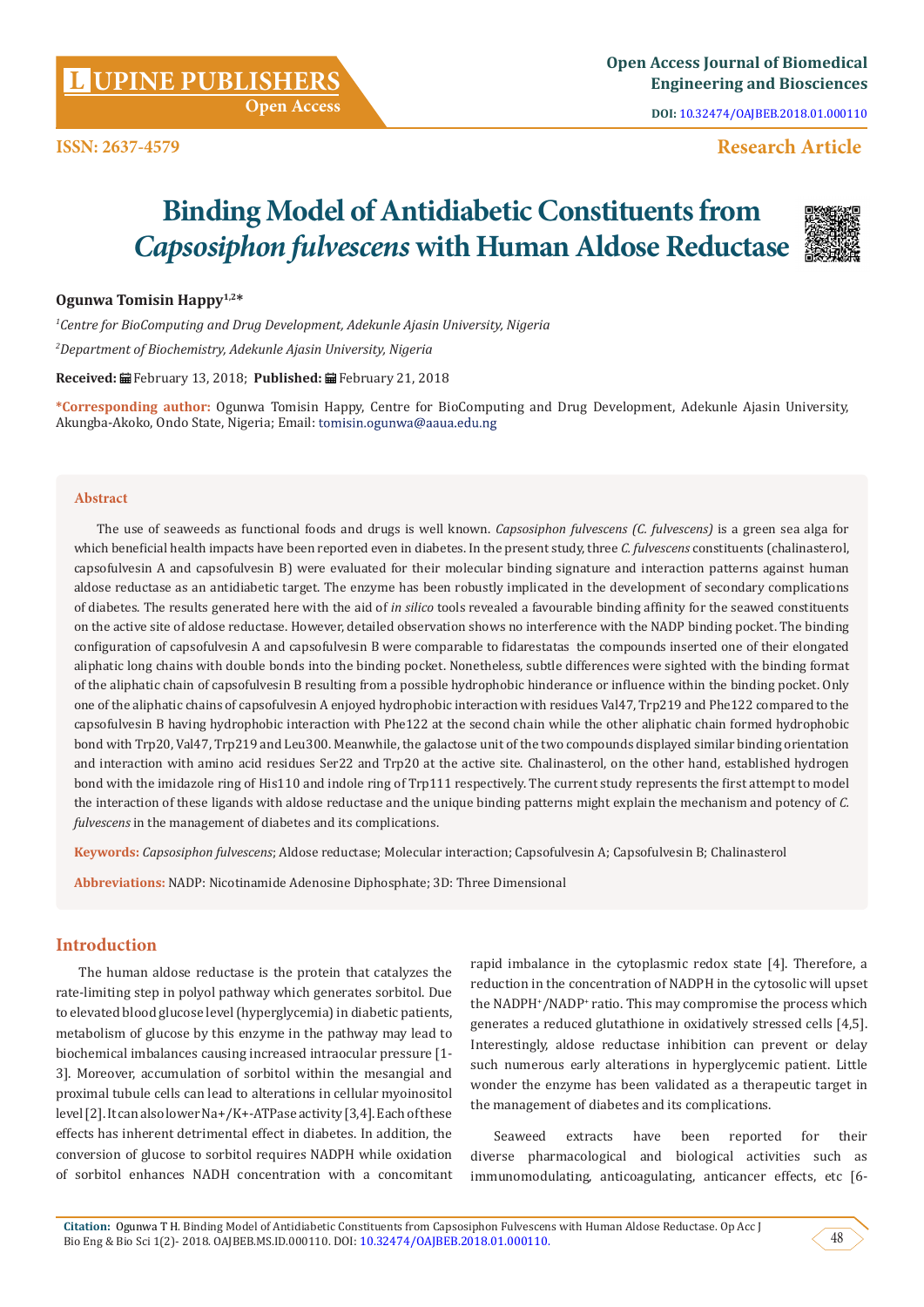8]. *Capsosiphon fulvescens (C. fulvescens)* commonly known as 'Maesaengi' is a green alga widely found in the coastal area of Koreaas well as along the coasts of North America and Europe [9,10]. The alga is generally eaten as food among the Koreans because of its unique flavor and soft texture as well as its acclaimed health-promoting properties. Studies have shown that it is rich in macronutrients like iron, potassium, micronutrient like iodine and vitamins (A and C) [11]. The seaweed is reportedly cultivated on a large-scale in both the laboratory and the field which enhances its economic value [12]. However, research efforts still continue till date to investigate its nutritional profile and potential therapeutic benefits [12-14]. A lot of studies carried out on *C. fulvescens* using *in vitro* and in vivo assays have unraveled the pharmacological potentials of the alga. When eaten, the seawee dis said to treat stomach disorders as well as in hangovers [11]. Extracts obtained from *C. fulvescens* was reported to inhibit platelet aggregation and reduce serum lipid level in ovariectomized animals [15]. The radical scavenging activities and ferric reducing ability of the seaweed extracts was reported by Cho et al. [16]. The presence of phenolic compounds and flavonoids in the sea plant was also reported and correlated with the antioxidant effectiveness of the plant. These compounds contribute to the capacity of *C. fulvescens* to improve lipid peroxidation rats orally fed high-carbohydrate and high-fat diet [17]. Son and coworkers observed the potent capacity of the seaweed to inhibit colonic aberrant Crypt Foci in experimental animals treated with azoxymethane [18]. The seaweed also reduces serum cholesterol levels in hypercholesterolemic animal model [17]. Furthermore, extracts of this alga is useful in developing natural herbicidal compounds.

Components of *C. fulvescens* have also been proved to be biologically active. For instance, a water-soluble polysaccharide obtained from this seaweed was reported to possess anticancer activity against various human cancer cell lines including prostate (PC-3), colon (HT-29), lung (A-549), and gastric cancer cell line (MK-N-45) [19,20]. Another report claimed that polysaccharides isolated from the alga can stimulate the growth of gastrointestinal cells [21]. A group of sulfated polysaccharides from *C. fulvescens* also shows immunomodulatory, anti-coagulant and hepatoprotective activities *in vivo* [10,22].

Kim and coworkers reported that *C. fulvescens*-derived glycoprotein had pro-apoptotic potential on human gastric carcinoma cells [19]. Similarly, a protein purified from the seaweed demonstrated excellent antioxidant property against 2,2-diphenyl-1-picrylhydrazyl radical, hydroxyl radical, superoxide anion, and hydrogen peroxide  $(H_2O_2)$  *in vitro* [23]. The protein, which was obtained from the hydrophilic compartments of the seaweed, also alleviate impaired spatial memory induced by chronic ethanol exposure *in vivo* [24]. Another compound, pheophorbide A, from the seaweed inhibited endothelial dysfunction mediated by glycation end product formation [25].

Few reports are available in literature on the inhibitory effect of *C. fulvescens* and its components on enzymatic activity of proteins. Cho and colleague showed that extract from the alga can inhibit the enzymatic activity of alcohol dehydrogenase, glucosidase, elastase and angiotensin converting enzyme in vivo in a dose-dependent manner [9] while Yoo et al. [26] reveals the ability of the *C. fulvescens*  to inhibit melanogenesis via downregulation of tyrosinase in B16 cells. These compounds also exert inhibitory effect on acetylcholinesterase as the target for their anti-neurodegenerative activity [27,28]. Although the antidiabetic potential of *C. fulvescens*  and its constituents have been reported, there is dearth of evidence to show the precise molecular interaction with the target protein. Herein, an attempt was made to build the interaction model of antidiabetic components isolated from *C. fulvescens* with aldose reductase *in silico* towards unravelling the possible mechanisms involved in their inhibitory potential against the protein.

# **Materials and Methods**

*In silico* methods used in this study has been described previously [29].

#### **Preparation of Ligands**

Briefly, a total of five ligands were selected from the literature for docking study. Out of these compounds, three are natural compounds isolated from *C. fulvescens* while the other two are known aldose reductase inhibitors which were adopted as reference ligands. The chemical structure of these compounds was obtained from NCBI PubChem compound database (http://www. ncbi.nlm.nih.gov/pccompound) and prepared using Marvinsketch. Three-dimensional optimization of the ligand structures was done using Merck molecular force field (MMFF94) before use in docking studies. The ligands were saved as MOL SD (3D) format after optimization.

#### **Selection and Preparation of Protein Structure**

The starting three dimensional (3D) structure of the proteins used in this study was downloaded from the RCSB protein data bank (http://www.rcsb.org) with PDB ID: 1EF3. The macromolecule was found in complex with fidarestat and Nicotinamide Adenosine Diphosphate (NADP). All the co-crystallized water molecules found with the protein structure and fidarestat were deleted before molecular docking procedures.

#### **Validation of Molecular Docking Procedure**

One of the major ways of validating docking procedure is to accurately regenerate both the pose and the molecular interaction of the co-crystallized ligand on the crystallographically-determined protein structure. The ligand found at the binding site of the experimentally determined aldose reductase was deleted. The structure of the ligand (sdf format) was separately prepared using Marvin sketch as described above and re-docked into the enzyme active site. The molecular interaction, majorly hydrogen bond

49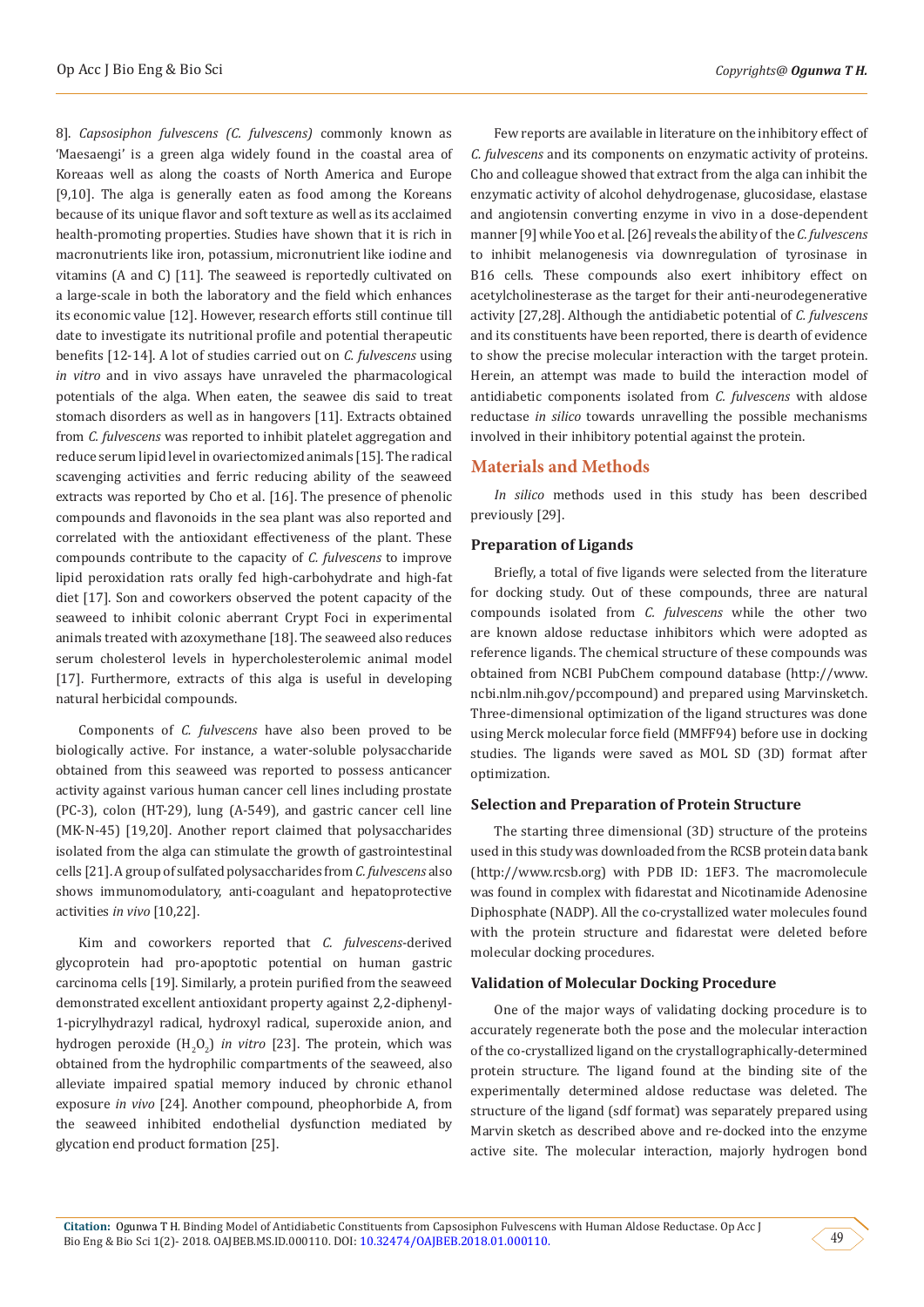in this case, was compared to that of the x-ray diffraction crystal structure.

### **Molecular Docking**

Autodock Vina 4.2 was used for molecular docking analysis and scoring [30,31]. The optimized ligand molecules were docked into the active site of refined model of aldose reductase. The rotatable bonds of the ligands were set to be free while the protein macromolecule was treated as a rigid structure. Grid box size was set at 100x100x100 whereas grid points were adjusted to -8.62, 40.82 and -7.18 A° (x, y, and z) to include all the amino acid residues

## **Results and Discussion**

at the binding site and permit. This gives enough space to enhance adequate ligand rotation and translation. However, the spacing between grid points was kept at 0.375 angstroms. After molecular docking experiment, the best results in terms of binding energy and pose were selected for analysis.

# **Data Analysis**

All protein snapshots were taken using PYMOL while receptorligand molecular interaction was analysed on proteinsplus server [32].



**Figure 1:** 3D structure of aldose reductase in cartoon and surface representation respectively showing the binding site for inhibitor fidarestat (yellow stick) and NADPH (red stick) at the active site



**Figure 2:** Chemical structure of the seaweed-derived compounds used as ligands in this study. (A)capsofulvesin A, (B) capsofulvesin B and (C) chalinasterol.

Figure 1 shows the structure of the protein, aldose reductase used as a target in the current study. Aldose reductase is an NADPdependent enzyme which catalyzes the conversion of glucose to sorbitol in the polyol pathway. This pathway is essential because hyperglycemia, an occasion where blood glucose level becomes excessively high, can trigger an increased activity of aldose reductase which can lead to the accumulation of intracellular sorbitol. This effect has been implicated in the pathogenesis of diabetic complication such as retinopathy, neuropathy and nephropathy. Therefore, inhibition of the catalytic function of aldose reductase has been proposed as a promising therapeutic target in the prevention and treatment of type II diabetes and its associated it's severe degenerative complications [33]. As shown in Figure 1, the enzyme active site is connected to the NADP binding pocket. This provides a chance for a ligand to potentially be a competitor of either the substrate of the coenzyme. Some natural and synthetic inhibitors of this protein have been sought over the years. Most of the reported inhibitors of aldose reductase preferably bind to the substrate binding location rather than competing with NADPH [34]. For more accurate understanding of the aldose reductaseligand compex in the present study, two known inhibitors of the protein (fidarestat [35] and inhibitor-IDD384 [34]) were employed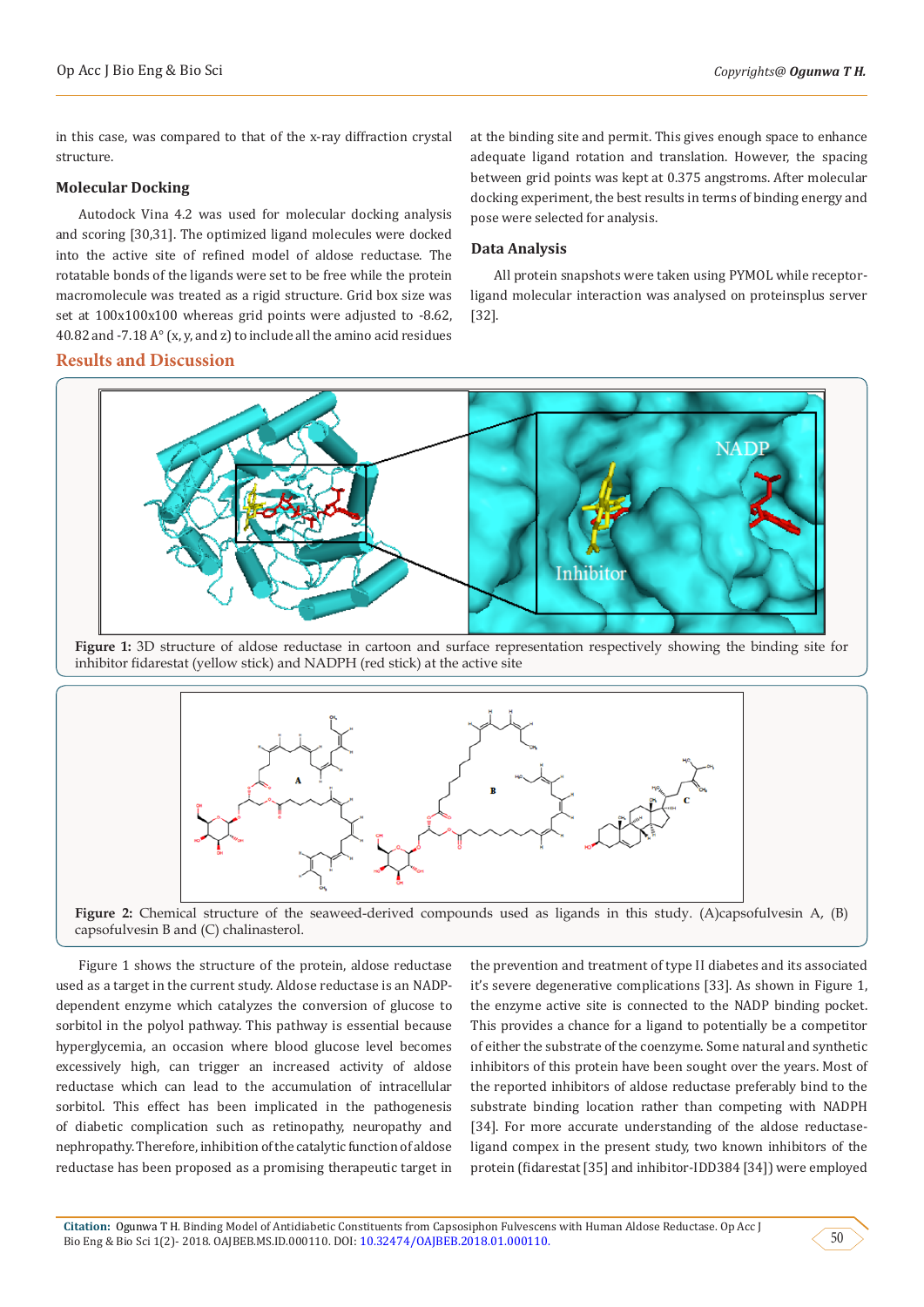to compare the interaction pattern. The 2D chemical structure of the alga-derived ligands are given in Figure 2. Chalinasterol is a cholesterol nucleus-containing compound and it is structurally different from capsofulvesin A and capsofulvesin B which are galactolipids comprising of double aliphatic long chains with

double bonds. These ligands are naturally-occurring compounds isolated from pharmacologically-important seaweed (*C. fulvescens*) [28]. It is essential to emphasize that these bioactive compounds have earlier been reported to inhibit aldose reductase *in vitro* [36]. However, the mechanism of the inhibitory effect still remains uncler.



Areas with subtle differences in binding pose are identified in red spheres.

Chalinasterol shared a comparable binding pose with inhibitor-IDD384 (Figure 3). The molecular interaction as analyzed on proteinsplus server shows the contribution of both hydrophilic and hydrophobic bonds to the stability of the complex formed by the enzyme and *C. fulvescens* compounds (Figure 4-6). The bulky steroidal rings of chalinasterol was seen deeply buried within the fidarestat-binding pocket on aldose reductase where it is participated in hydrophobic bonds while the alkyl portion was exposed to the solvent-accessible region. Meanwhile, the inability of chalinasterol to completely block the active site may favor enzyme-substrate-chalinasterol complex formation as a mixed type of inhibition. As presented in Figure 4, two hydrogen bonds were established with amino acid residues His 110 and Trp111 respectively while Phe122, Trp219 and Trp20 participated in hydrophobic interaction with the ligand. The significance of hydrophobic bonds in the inhibition of aldose reductase cannot be overemphasized as it has been reported with many inhibitors of this protein including inhibitor IDD384.Inhibitory potential of chalinasterol against the carbohydrate-metabolizing enzyme was further proved by its binding affinity which is consistent with previous *in vitro* study that the compound possessed antidiabetic property [36,37]. The binding energy was relatively higher than that of the control ligands indicating a lower inhibitory activity for chalinasterol (Table 1). For capsofulvesin A and capsofulvesin B, the aromatic ring was placed at the solvent exposed region of the active site where it established hydrophilic interactions between its methoxyl moieties and the indole ring of Trp20 as well as the hydroxyl side chain of Ser22 (Figure 5). Possibly, the determining

factor in the potency of these compounds as depicted in their  $IC_{50}$  is the binding configuration of the two long aliphatic chain. Capsofulvesin A has both of its side chain obstructing the entrance to the binding cavity while one of the aliphatic chains in capsofulvesin B was found moving away from the active site (Figure 6). This elongated side chain established a unique hydrophobic bond with residue Phe122. An efficient blockage of aldose reductase active site by capsofulvesin A may alter substrate access to the protein binding site, hence interfering with the enzymatic activity. Furthermore, the extra hydrophobic bond found with Phe122 in capsofulvesin B might have hindered the possible "swinging" of the aliphatic side chain from occupying the active site. It is also not impossible that these ligands interact with the enzyme-substrate complex in a mixed type of inhibition [36]. These mechanisms possibly underline the variations in the  $IC_{50}$  values previously obtained for these compounds. The binding energy of -7.9 kcal/mol estimated for capsofulvesin A compared to capsofulvesin B (-7.7 kcal/mol) suggests a higher affinity of the former to the protein. This result is in agreement with the previous *in vitro* report showing  $IC_{50}$  values of 52.53 µM and 101.92 µM for capsofulvesin A and capsofulvesin B respectively [36]. Although seaweeds have been investigated in diabetes and its complications, only scanty reports are available for *C. fulvescens*. Among the few studies, effect of extracts from the seaweed were observed for antidiabetic activity *in vivo* using streptozotocin-induced diabetic rats [37,38]. Therefore, this study provides insights into at least a part of the mechanisms responsible for the activity.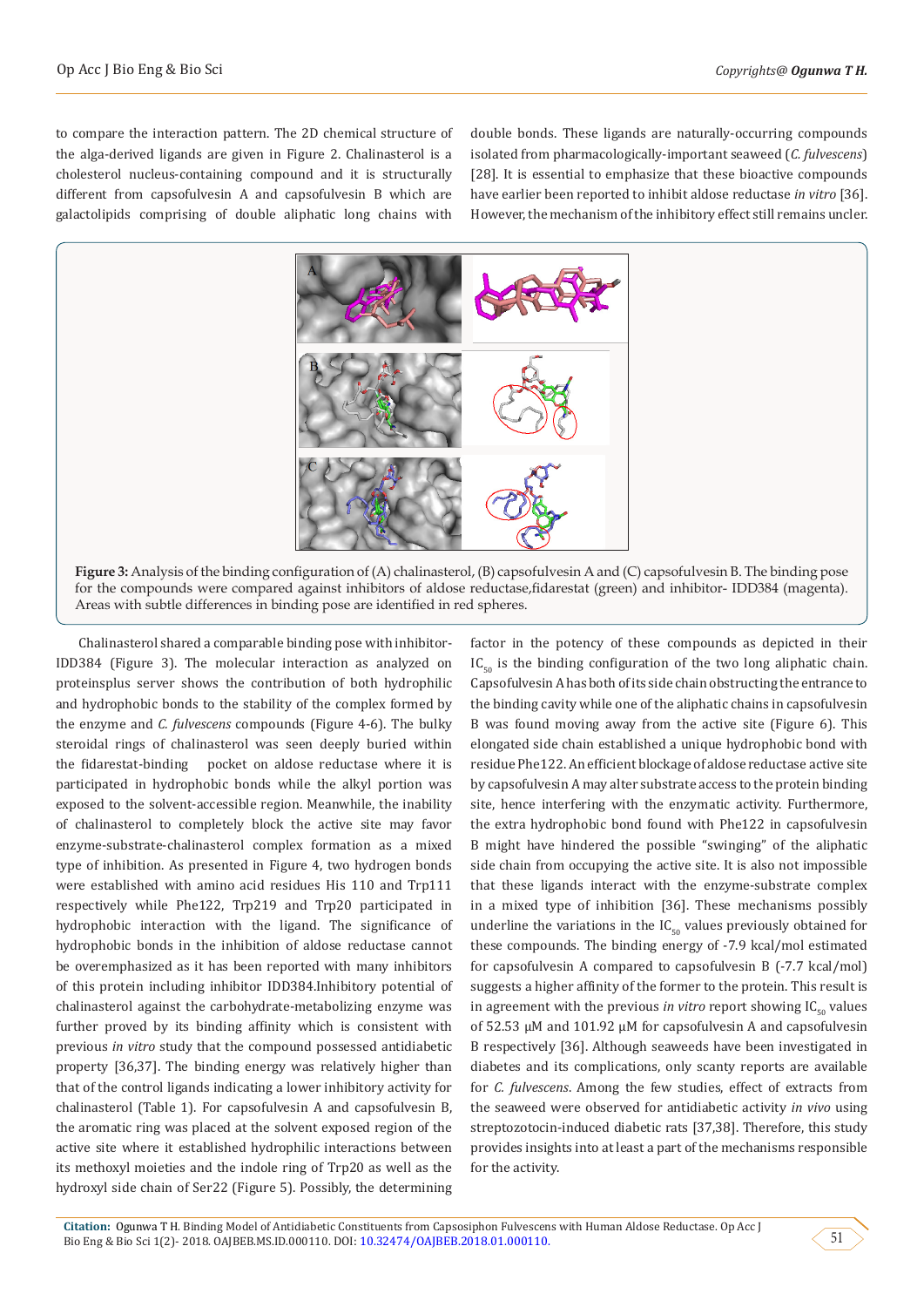| Ligand           | <b>Energy value</b><br>(kcal/mol) | No of hydrogen bond<br>formed | Residues involved<br>in hydrogen bond<br>formation | No of hydrophobic<br>bond | Residues involved in<br>hydrophobic bond<br>formation |
|------------------|-----------------------------------|-------------------------------|----------------------------------------------------|---------------------------|-------------------------------------------------------|
| Capsofulvesin A  | $-8.0$                            |                               | Ser22, Trp20                                       | 3                         | Val47, Trp219, Phe122                                 |
| Capsofulvesin B  | $-7.7$                            |                               | Trp20, Ser22                                       | 4                         | Trp20, Val47, Trp219,<br>Leu300, Phe122               |
| Chalinasterol    | $-7.6$                            |                               | His 110, Trp111                                    |                           | Phe122, Trp219,<br>Trp20                              |
| Fidarestat       | $-9.0$                            |                               | Trp20, Trp111, Tyr48                               |                           |                                                       |
| IDD384 Inhibitor | $-9.7$                            |                               | Tyr48, His110, Trp111                              |                           | Pro218                                                |

**Table 1:** Docking results showing binding energy and molecular interaction.



Figure 4: The binding pose and molecular the molecular interactions of chalinasterol with aldose reductase. Only key residues involved in hydrogen and hydrophobic interactions are shown as prepared on proteinsplus server.



Figure 5: The binding pose and molecular the molecular interactions of capsofulvesin A with aldose reductase. Only key residues involved in hydrogen and hydrophobic interactions are shown as prepared on proteinsplus server.



**Figure 6:** The binding pose and molecular the molecular interactions of capsofulvesin B with aldose reductase. Only key residues involved in hydrogen and hydrophobic interactions are shown as prepared on proteinsplus server.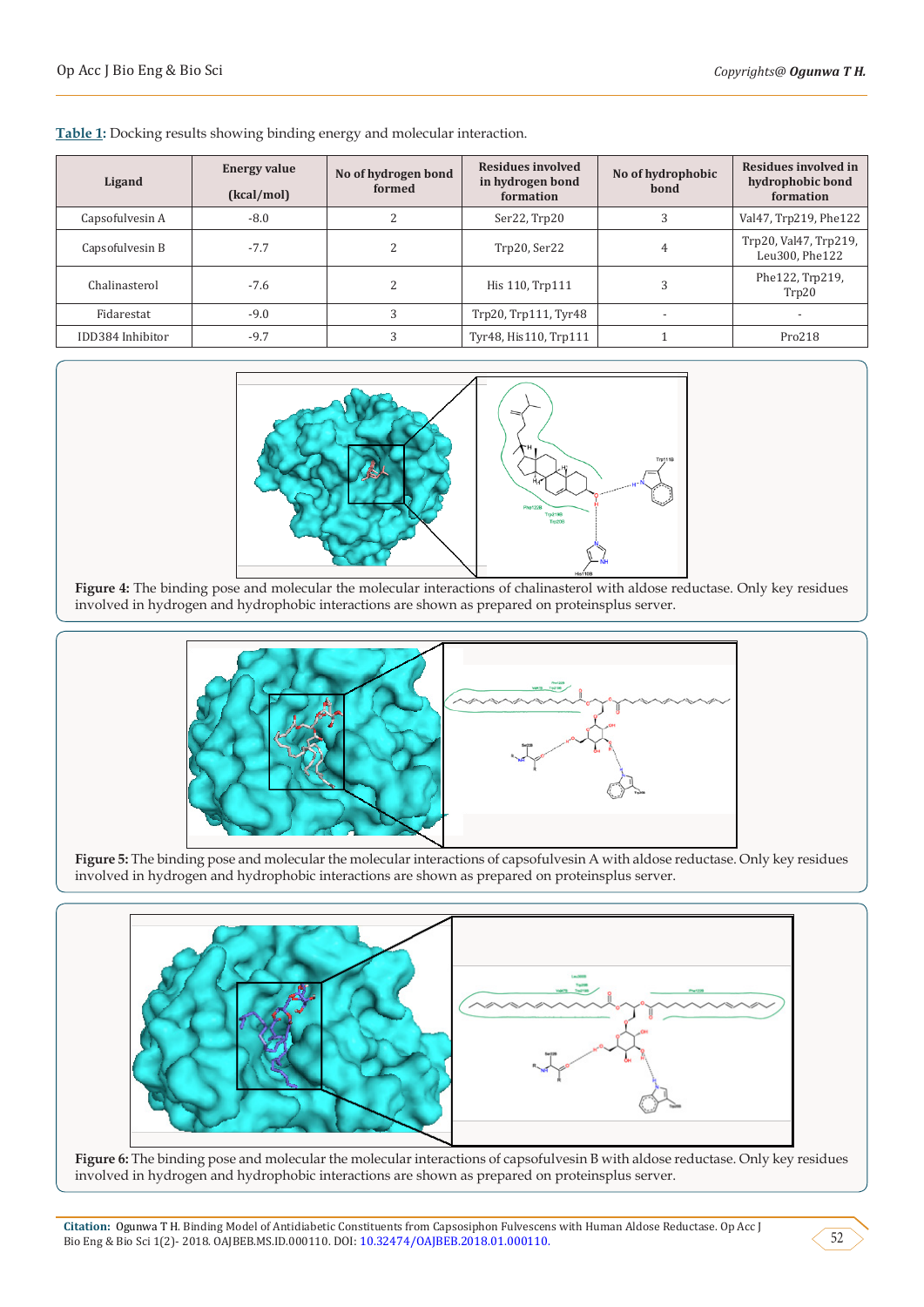## **Conclusion**

This study investigated three antidiabetic compounds from *C. fulvescens* (a well-known green sea algae) against a diabetesrelated target (aldose reductase) for their possible binding and molecular interaction pattern to provide insights into their mechanism of inhibition. With binding configurations similar to that of known inhibitors of aldose reductase, the results of the current study divulge the alga-derived compounds as suitable inhibitors of the protein. They bind at the active site and established both hydrophilic and hydrophobic bonds with some amino acid residues around site. This indicates their potential to interfere with the catalytic function of the protein. However, it was clear that the compounds did not interact with the NADP binding pocket. Hence, they are not competitive with NADPH for their inhibitory activity against aldose reductase. The subtle contrasts in the binding mode of these compounds might be responsible for the differences in their  $IC_{50}$  values as previously reported in *in vitro* experiments. Taken together, the results of this study verify aldose reductase inhibitory activity of the *C. fulvescens* constituents and validate the antidiabetic property of the seaweed.

#### **References**

- 1. [Dunlop M \(2000\) Aldose reductase and the role of the polyol pathway in](https://www.ncbi.nlm.nih.gov/pubmed/10997684)  [diabetic nephropathy. Kidney Int 58: S3-S12.](https://www.ncbi.nlm.nih.gov/pubmed/10997684)
- 2. [Brownlee M \(2001\) Biochemistry and molecular cell biology of diabetic](https://www.ncbi.nlm.nih.gov/pubmed/11742414)  [complications. Nature 414: 813-820.](https://www.ncbi.nlm.nih.gov/pubmed/11742414)
- 3. [Chetan S, Dharmesh SM, Malleshi NG \(2008\) Inhibition of aldose](https://www.ncbi.nlm.nih.gov/pubmed/18976928)  [reductase from cataracted eye lenses by finger millet \(Eleusine coracana\)](https://www.ncbi.nlm.nih.gov/pubmed/18976928)  [polyphenols. Bioorg Med Chem 16\(23\): 10085-10090.](https://www.ncbi.nlm.nih.gov/pubmed/18976928)
- 4. [Ashwini DJ, Laxman NB, Tanaji AM, Madhav MJ, Akalpita UA \(2016\)](https://www.ncbi.nlm.nih.gov/pubmed/26896333)  [Strong inhibition of the polyol pathway diverts glucose flux to protein](https://www.ncbi.nlm.nih.gov/pubmed/26896333)  [glycation leading to rapid establishment of secondary complications in](https://www.ncbi.nlm.nih.gov/pubmed/26896333)  [diabetes mellitus. J Diabetes and Its Complications 30\(3\): 398-405.](https://www.ncbi.nlm.nih.gov/pubmed/26896333)
- 5. Zheng X, Zhang L, Zhai J, Chen Y, [Luo H, et al. \(2012\) The molecular basis](https://www.ncbi.nlm.nih.gov/pubmed/22155003)  [for inhibition of sulindac and its metabolites towards human aldose](https://www.ncbi.nlm.nih.gov/pubmed/22155003)  [reductase. FEBS Lett](https://www.ncbi.nlm.nih.gov/pubmed/22155003) 586(1): 55-59.
- 6. [Majee SB, Avlani D, Biswas GR \(2017\) Pharmacological, pharmaceutical,](http://www.academicjournals.org/journal/AJPP/article-abstract/49D86AB62725)  [cosmetic and diagnostic applications of sulfated polysaccharides from](http://www.academicjournals.org/journal/AJPP/article-abstract/49D86AB62725)  [marine algae and bacteria. Afr J Pharm Pharmacol 11\(5\): 68-77.](http://www.academicjournals.org/journal/AJPP/article-abstract/49D86AB62725)
- 7. Plouguerné E, daGama BAP, Pereira RC, Barreto Bergter (2014) Glycolipids from sea weeds and their potential biotechnological applications. Frontiers Cell Infect Microbiol 4(174): 1-5.
- 8. [Cardoso SM, Pereira OR, Seca AM, Pinto DC, Silva A \(2015\) Seaweeds](https://www.ncbi.nlm.nih.gov/pmc/articles/PMC4663556/)  [as preventive agents for cardiovascular diseases: From nutrients to](https://www.ncbi.nlm.nih.gov/pmc/articles/PMC4663556/)  [functional foods. Mar Drugs 13: 6838-6865.](https://www.ncbi.nlm.nih.gov/pmc/articles/PMC4663556/)
- 9. [Cho EK, Yoo SK, Choi YJ \(2011\) Inhibitory effects of maesaengi](https://www.researchgate.net/publication/272703894_Inhibitory_Effects_of_Maesaengi_Capsosiphon_fulvescens_Extracts_on_Angiotensin_Converting_Enzyme_and_-Glucosidase)  [\(Capsosiphon fulvescens\) extracts on angiotensin converting enzyme](https://www.researchgate.net/publication/272703894_Inhibitory_Effects_of_Maesaengi_Capsosiphon_fulvescens_Extracts_on_Angiotensin_Converting_Enzyme_and_-Glucosidase)  [and α-glucosidase. Korea J Life Sci 21: 811-818.](https://www.researchgate.net/publication/272703894_Inhibitory_Effects_of_Maesaengi_Capsosiphon_fulvescens_Extracts_on_Angiotensin_Converting_Enzyme_and_-Glucosidase)
- 10. [Synytsya A, Choi DJ, Pohl R, Na YS, Capek P, et al. \(2015\) Structural](https://www.ncbi.nlm.nih.gov/pubmed/26337523)  [features and anti-coagulant activity of the sulphated polysaccharide](https://www.ncbi.nlm.nih.gov/pubmed/26337523)  [SPS-CF from a green alga Capsosiphon fulvescens. Marine Biotechnol](https://www.ncbi.nlm.nih.gov/pubmed/26337523)  [17\(6\): 718-735.](https://www.ncbi.nlm.nih.gov/pubmed/26337523)
- 11.[Hwang EK, Amano H, Park CS \(2008\) Assessment of the nutritional](https://www.researchgate.net/publication/225622961_Assessment_of_the_nutritional_value_of_Capsosiphon_fulvescens_Chlorophyta_Developing_a_new_species_of_marine_macroalgae_for_cultivation_in_Korea)  value of Capsosiphon fulvescens [\(Chlorophyta\): developing a new](https://www.researchgate.net/publication/225622961_Assessment_of_the_nutritional_value_of_Capsosiphon_fulvescens_Chlorophyta_Developing_a_new_species_of_marine_macroalgae_for_cultivation_in_Korea)  species of marine macroalgae for cultivation in Korea. J Appl Phycol [20\(2\): 147-151.](https://www.researchgate.net/publication/225622961_Assessment_of_the_nutritional_value_of_Capsosiphon_fulvescens_Chlorophyta_Developing_a_new_species_of_marine_macroalgae_for_cultivation_in_Korea)
- 12. Hwang EK, Yi YH, Shin WJ, Sohn CH (2003) Growth and maturation of a green alga, Capsosiphon fulvescens, as a new candidate for seaweed cultivation in Korea, in Proceedings of the Seventeenth. Chapman RO, Anderson RJ, Vreeland VJ, Davison IR( Eds), International Seaweed Symposium, Oxford University Press, India p. 59-64.
- 13. [Hwang HJ, Kim IH, Nam TJ \(2011\) Polysaccharides from Capsosiphon](https://www.ncbi.nlm.nih.gov/pubmed/22054946) [fulvescens stimulate the growth of gastrointestinal cells. Adv Food Nutr](https://www.ncbi.nlm.nih.gov/pubmed/22054946) [Res 64: 179-190.](https://www.ncbi.nlm.nih.gov/pubmed/22054946)
- 14. [Bae JM, Cho EK, Kim HY, Kang SH, Choi YJ \(2012\) Biological analysis of](https://www.dbpia.co.kr/Journal/ArticleDetail/NODE01872600) [enzymatic extracts from Capsosiphon fulvescens using the microbulbifer](https://www.dbpia.co.kr/Journal/ArticleDetail/NODE01872600) [sp. Aj-3 marine bacterium. J life sci 22\(5\): 627-633.](https://www.dbpia.co.kr/Journal/ArticleDetail/NODE01872600)
- 15. [Park MH, Kim MH \(2005\) The effect of Capsosiphon fulvecens extract on](https://www.dbpia.co.kr/Journal/ArticleDetail/NODE06771726) [inhibition of platelet aggregation and serum lipid level in ovariectomized](https://www.dbpia.co.kr/Journal/ArticleDetail/NODE06771726) [Rats. J Life Sci 15: 1028-1033.](https://www.dbpia.co.kr/Journal/ArticleDetail/NODE06771726)
- 16. [Cho M, Kang IJ, Won MH, Lee HS, You S \(2010\) The antioxidant properties](https://www.ncbi.nlm.nih.gov/pubmed/20828323) [of ethanol extracts and their solvent-partitioned fractions from various](https://www.ncbi.nlm.nih.gov/pubmed/20828323) [green seaweeds. J Med Food 13\(5\): 1232-1239.](https://www.ncbi.nlm.nih.gov/pubmed/20828323)
- 17. [Kwon MJ, Nam TJ \(2006\) Effects of mesangi \(Capsosiphon fulvescens\)](https://www.researchgate.net/publication/264029310_Effects_of_MesangiCapsosiphon_fulvecens_Powder_on_Lipid_Metabolism_in_High_Cholesterol_Fed_Rats) [powder on lipid metabolism in high cholesterol fed rats. J Korean Soc](https://www.researchgate.net/publication/264029310_Effects_of_MesangiCapsosiphon_fulvecens_Powder_on_Lipid_Metabolism_in_High_Cholesterol_Fed_Rats) [Food Sci Nutr 35\(5\):530-535.](https://www.researchgate.net/publication/264029310_Effects_of_MesangiCapsosiphon_fulvecens_Powder_on_Lipid_Metabolism_in_High_Cholesterol_Fed_Rats)
- 18. [Son Y, Ullah HMA, Elfadl AK, Ghim S, Chung M, et al. \(2018\) Inhibition of](https://www.ncbi.nlm.nih.gov/pubmed/29275305) [formation of azoxymethane-induced colonic aberrant crypt foci in rats](https://www.ncbi.nlm.nih.gov/pubmed/29275305) [by edible green algae Capsosiphon fulvescens and brown algae Hizikia](https://www.ncbi.nlm.nih.gov/pubmed/29275305) [fusiforme. in vivo 32: 101-108.](https://www.ncbi.nlm.nih.gov/pubmed/29275305)
- 19. Kim YM, Kim IH, [Nam TJ \(2012\) Induction of apoptosis signaling by](https://www.ncbi.nlm.nih.gov/pubmed/22591240) [glycoprotein of Capsosiphon fulvescens in human gastric cancer \(AGS\)](https://www.ncbi.nlm.nih.gov/pubmed/22591240) [cells. Nutr Cancer 64\(5\): 761-769.](https://www.ncbi.nlm.nih.gov/pubmed/22591240)
- 20. [Kwon M, Nam T \(2007\) A polysaccharide of the marine alga Capsosiphon](https://www.ncbi.nlm.nih.gov/pubmed/17344071) [fulvescens induces apoptosis in AGS gastric cancer cells via an IGF-IR](https://www.ncbi.nlm.nih.gov/pubmed/17344071)[mediated PI3K/Akt pathway. Cell Biol Int 31\(8\): 768-775.](https://www.ncbi.nlm.nih.gov/pubmed/17344071)
- 21. [Hwang HJ, Kim IH, Nam TJ \(2011\) Polysaccharides from Capsosiphon](https://www.ncbi.nlm.nih.gov/pubmed/22054946) [fulvescens stimulate the growth of gastrointestinal cells. Adv Food Nutr](https://www.ncbi.nlm.nih.gov/pubmed/22054946) [Res 64: 179-190.](https://www.ncbi.nlm.nih.gov/pubmed/22054946)
- 22. [Karnjanapratum S, Tabarsa M, Cho M, You S \(2012\) Characterization](https://www.ncbi.nlm.nih.gov/pubmed/22796642) [and immunomodulatory activities of sulfated polysaccharides from](https://www.ncbi.nlm.nih.gov/pubmed/22796642) [Capsosiphon fulvescens. Int J Biol Macromol 51\(5\): 720-729.](https://www.ncbi.nlm.nih.gov/pubmed/22796642)
- 23. Kim EY, Choi YH, Lee JI, Kim IH, [Nam TJ \(2015\) Antioxidant activity](https://www.ncbi.nlm.nih.gov/pubmed/25944160) [of oxygen evolving enhancer protein 1 purified from Capsosiphon](https://www.ncbi.nlm.nih.gov/pubmed/25944160) [fulvescens. J Food Sci](https://www.ncbi.nlm.nih.gov/pubmed/25944160) 80(6): 1412-1417.
- 24. [Kim E, Nam T, Oh JH \(2017\) Hydrophilic compartments of Capsosiphon](https://www.sciencedirect.com/science/article/pii/S1756464617303195) [fulvescens protein alleviate impaired spatial memory by regulating](https://www.sciencedirect.com/science/article/pii/S1756464617303195) [BDNF-mediated ER stress against chronic ethanol exposure. J Functional](https://www.sciencedirect.com/science/article/pii/S1756464617303195) [Foods 35: 474-480.](https://www.sciencedirect.com/science/article/pii/S1756464617303195)
- 25. [Hong C, Nam M, Oh J, Lee J, Kim C, et al. \(2016\) Pheophorbide A from](file:///C:/Users/web/Desktop/pending/New%20folder/OAJBEA.MS.ID.000110/OAJBEA-RA-18-110_W/p) [Capsosiphon fulvescens inhibits advanced glycation end products](file:///C:/Users/web/Desktop/pending/New%20folder/OAJBEA.MS.ID.000110/OAJBEA-RA-18-110_W/p) [mediated endothelial dysfunction. Planta Med 82\(1-2\): 46-57.](file:///C:/Users/web/Desktop/pending/New%20folder/OAJBEA.MS.ID.000110/OAJBEA-RA-18-110_W/p)
- 26. [Yoo HJ, Jo MG, Park SJ, Mun YJ, Pyo HB, et al. \(2007\) Capsosiphon](http://www.dbpia.co.kr/Journal/ArticleDetail/NODE02388851) [fulvescens decreases melanin synthesis via downregulation of tyrosinase](http://www.dbpia.co.kr/Journal/ArticleDetail/NODE02388851) [and TRP-2 expression. Korean J Oriental physiol Patho 21\(4\): 998-1003.](http://www.dbpia.co.kr/Journal/ArticleDetail/NODE02388851)
- 27. [Fang Z, Jeong SY, Choi JS, Min BS, Min BK, Woo MH \(2012\) Cholinesterase](http://agris.fao.org/agris-search/search.do?recordID=KR2015005335) [inhibitory constituents from Capsosiphon fulvescens. Nat Prod Sci 18:](http://agris.fao.org/agris-search/search.do?recordID=KR2015005335) [233-238.](http://agris.fao.org/agris-search/search.do?recordID=KR2015005335)
- 28. [Fang Z, Jeong SY, Jung HA, Choi JS, Min BS, et al. \(2012\) Capsofulvesins](https://www.ncbi.nlm.nih.gov/pubmed/23124557) [A-C, cholinesterase inhibitors from Capsosiphon fulvescens. Chem](https://www.ncbi.nlm.nih.gov/pubmed/23124557) [Pharm Bul. 60\(11\): 1351-1358.](https://www.ncbi.nlm.nih.gov/pubmed/23124557)
- 29. [Ogunwa TH, Ayenitaju FC \(2017\) An insight into the precise molecular](https://www.researchgate.net/publication/320302017_An_Insight_into_the_Precise_Molecular_Interaction_and_Inhibitory_Potential_of_Amentoflavone_and_Its_Substituted_Derivatives_on_Human_a-amylase) [interaction and inhibitory potential of amentoflavone and its substituted](https://www.researchgate.net/publication/320302017_An_Insight_into_the_Precise_Molecular_Interaction_and_Inhibitory_Potential_of_Amentoflavone_and_Its_Substituted_Derivatives_on_Human_a-amylase) [derivatives on human α-amylase. Arch Curr Res Int 10\(1\): 1-14.](https://www.researchgate.net/publication/320302017_An_Insight_into_the_Precise_Molecular_Interaction_and_Inhibitory_Potential_of_Amentoflavone_and_Its_Substituted_Derivatives_on_Human_a-amylase)

53